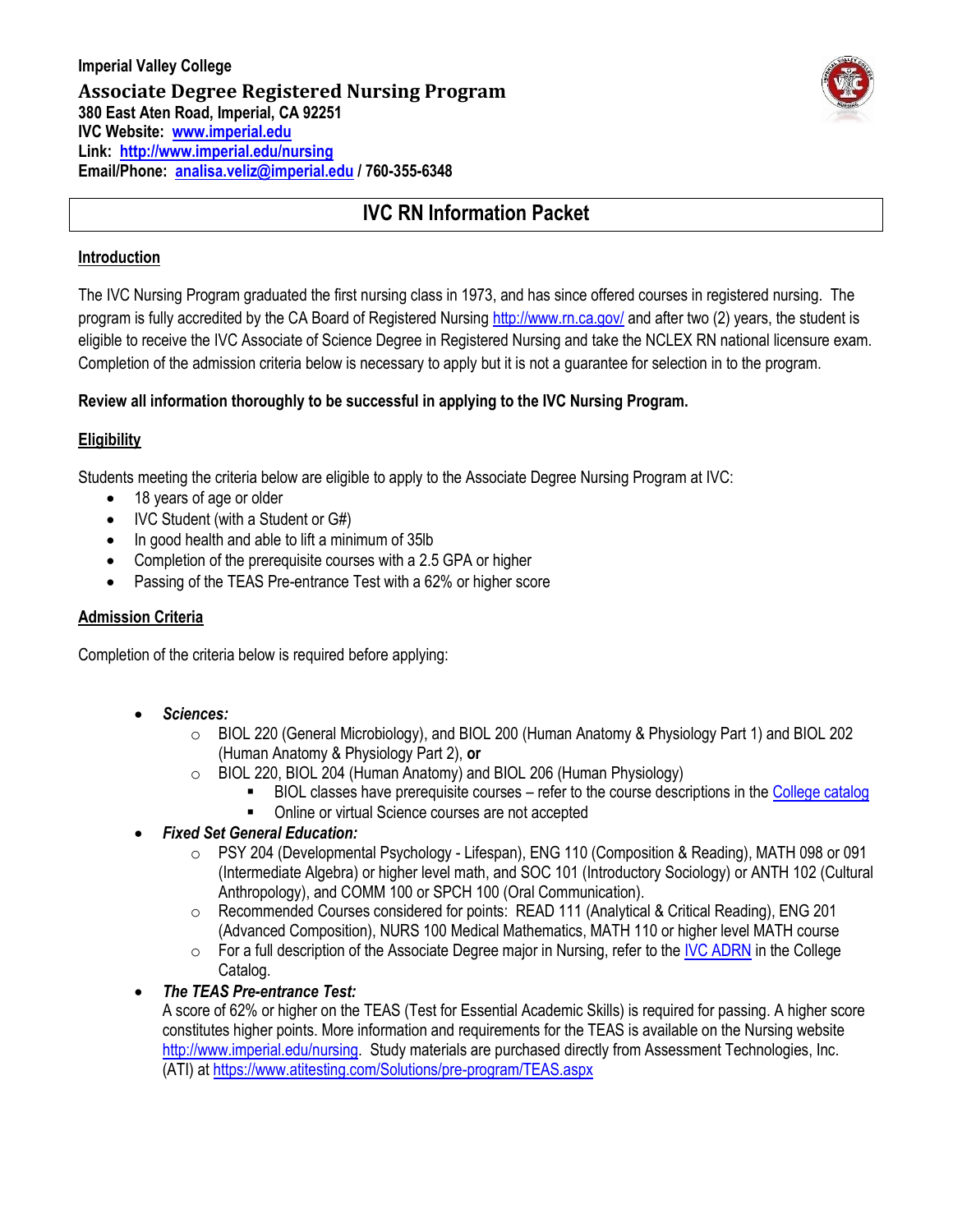#### **Nursing Information Session**

Attendance at a Nursing Information Session is mandatory to be aware of program requirements and the application process. These are one-hour sessions and reserving a seat is not required. Dates are posted on the RN website <http://www.imperial.edu/nursing>

## **Deadlines**

Applications are accepted twice a year, during the periods below. LVN to RN and Transfer applications are accepted March 1- 31**.** 

- Fall Semester March 1-31
- Spring Semester September 1-30
- LVN to RN and Transfer March 1-31

IVC Nursing does not maintain a wait list of applicants. All completed applications received will be reviewed for eligibility. *Incomplete applications or applications missing documentation will not be considered! Students are advised to review their application packet thoroughly before submitting.*

#### **Selection & Clearances**

Selection is based on the admission criteria listed on th[e 3NAC Multi-Criteria Grid.](file:///C:/Users/analisa.veliz/AppData/Local/Microsoft/Windows/Temporary%20Internet%20Files/Content.Outlook/VQ06D1C3/Use%20-%20Multi-Criteria%20Grid%205-2017.docx) Once points are applied, students are ranked and the top 20 are invited to join an RN class. Notification of results is sent by email to applicants 30-45 days after the deadline. Students are advised to use the 'Eligibility Worksheet' to determine their GPA and point status. After selection, students are provided information to begin completing the **clearance requirements** below. These requirements are mandatory for admission to the clinical sites. The student will need to be in 'full compliance' with everything prior to starting the Nursing Program.

- A Background Check and Drug Screen (see Previous Convictions/Misdemeanors)
- Physical exam
- TR Screen
- Immunizations (2-step MMR, Tdap, Hepatitis B, Varicella, and Influenza [during flu season)
- BLS Card from American Heart Association.

#### **Applying to the Program**

When ready to apply, students may pick up applications from Office 2155 or download from the Nursing website. The checklist is followed in entirety and the application is clipped or stapled and submitted by hand or mail during the application periods. **It is important to include ALL required documentation to consider the application. Missing paperwork will deem the application incomplete and no points issued.** 

- **Transcripts:** 
	- o Submit copies of **all outside** college, university, technical, high school AP placement transcripts, etc.
	- o **NEW:** Current IVC students **do not need to submit the IVC transcript.**
	- o Upper division transcripts from universities must be evaluated **first** with the IVC nursing counselor.
	- o IVC Admissions & Records does not disclose copies of official transcripts already filed.
- **TEAS:** Copy of ATI TEAS (V.6) results include all attempts
- **Additional Criteria:**
	- $\circ$  Copy of relevant degree and/or certification, work experience, and/or volunteer experience in healthcare such as AA/AS, BA/BS, or MA/MS; copy of CA LVN license; copy of Allied Health certification (EMT, CNA, CMA); recent work or volunteer experience in the healthcare field
	- $\circ$  Copy of documentation verifying Life Experiences or Special Circumstances in the following areas refer to the **Multi-criteria Grid** for required paperwork:
		- Veteran/Active Military or Spouse of Veteran/Active Military, Declared Disability, Low Family Income, First Generation of family to attend College, Need to Work, Disadvantages, social or educational environment; Difficult personal and family situations or circumstances, and/or Refugee status
	- $\circ$  Official letter from employer verifying ability to speak, read, and write in another language, and to speak, read, and write in a healthcare setting, **or** completion of AMSL 200, 202, or 204; FREN 201 or 211; SPAN 200, 210, 220 or 221.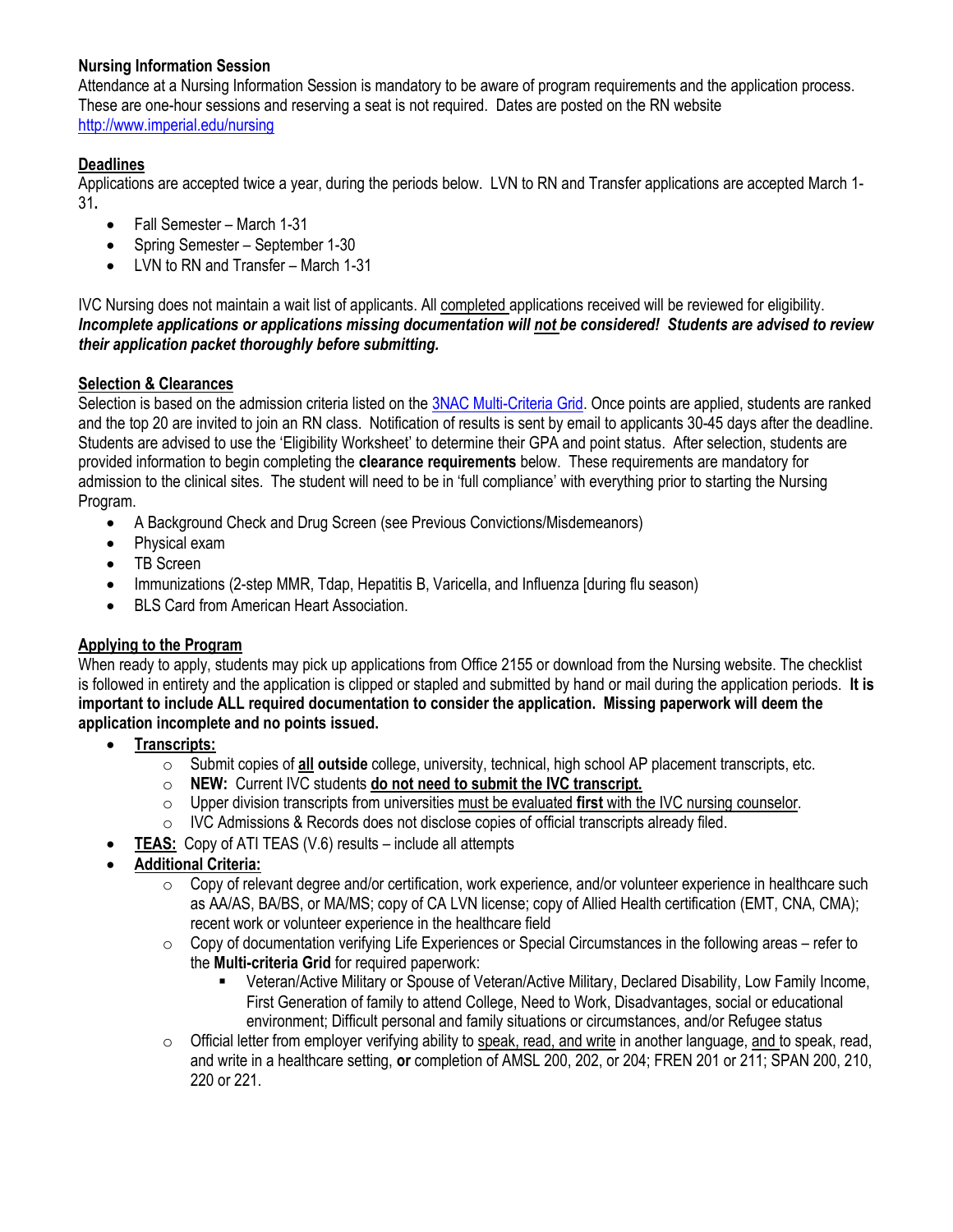#### **Advisement:**

It is imperative that all applicants meet with the nursing program counselor to make sure of program requirements and be successful in the application process. The nursing counselor is available in the Counseling Department, Building 100, and appointments are made by calling 760-355-6543 or 760-355-6259 or emai[l stella.orfanos-woo@imperial.edu](mailto:stella.orfanos-woo@imperial.edu) . Students with a bachelor's or master's degree are advised to meet with the counselor to be sure of their options for the program and the college.

#### **Getting Started:**

- $\checkmark$  Review the Nursing website and College Catalog for requirements. The catalog, schedules, and other information are available a[t www.imperial.edu.](http://www.imperial.edu/) If new to IVC, apply to the College and obtain a Student ID #
- $\checkmark$  Submit official transcripts to Admissions & Records from all colleges attended. Evaluation of transcripts may take up to 90 days. Include copies of AP scores from College Board.
- $\checkmark$  Meet with the nursing program counselor to begin an educational plan
- $\checkmark$  Attend a Nursing Information Session
- $\checkmark$  Start taking the prerequisite courses
- $\checkmark$  Schedule for the TEAS
- $\checkmark$  Apply to the Nursing Program

#### **LVN to RN Students**

Advance placement options are available for LVNs seeking to enter the RN Program. More information is available on the LVN to RN sit[e http://www.imperial.edu/allied-health-department/lvn-to-rn](http://www.imperial.edu/allied-health-department/lvn-to-rn) Applications are accepted March 1-31. If found eligible for admission, completion of the NURS 204 Transition Course from LVN to RN, will be required. Placement in the generic RN Program is made after successful completion of NURS 204 and if space allows. Students are advised to meet with the Nursing Program Counselor for further advisement.

#### **Transfer Students**

The IVC Nursing Program is open to students transferring from other nursing programs to IVC. The Nursing application is required along with the required transfer forms found on the Nursing website [http://www.imperial.edu/nursing.](http://www.imperial.edu/nursing) Applications are accepted March 1-31. Academic failure from any nursing program within the previous three (3) years will be considered and may result in the applicant being ineligible for the IVC Nursing Program. A letter from the previous nursing program director attesting to the reason for failure will be required. Failure from a nursing program for unsafe clinical practice or a violation of professional, legal or ethical conduct makes the applicant ineligible. Students are advised to meet with the Nursing Program counselor for advisement.

#### **Re-admission Process**

Students who were enrolled in the IVC Nursing Program – RN or LVN - and were not successful after one (1) attempt may petition to re-enter the program as per the guidelines in IVC's Nursing Student Handbook. Re-entry must be within three (3) years from the date of initial admission to the program. Students who are not successful after two (2) attempts in either the IVC RN or LVN Program are not eligible for re-admission at any time. Failure from any nursing program for unsafe clinical practice or a violation of professional, legal or ethical conduct makes the applicant ineligible. Students are advised to meet with their counselor or the Nursing Program counselor for advisement.

#### **Previous Convictions/Misdemeanors:**

A past criminal history may hinder placement in the nursing clinical areas if accepted to the Nursing Program. It may have a negative impact on the student's ability to obtain a license to practice nursing. Applicants with any criminal history (including traffic citations over \$1,000 and expunged records) must disclose their information **when applying to the Nursing Program.**  An appointment with the Nursing Program Director will be necessary after the applicant has applied. **Refer to the ['Previous](file:///C:/Users/analisa.veliz/AppData/Local/Microsoft/Windows/Temporary%20Internet%20Files/Content.Outlook/VQ06D1C3/Use%20-%20Previous%20Convictions.docx)  [Convictions and/or Misdemeanors'](file:///C:/Users/analisa.veliz/AppData/Local/Microsoft/Windows/Temporary%20Internet%20Files/Content.Outlook/VQ06D1C3/Use%20-%20Previous%20Convictions.docx) sheet for more information and specifics.**